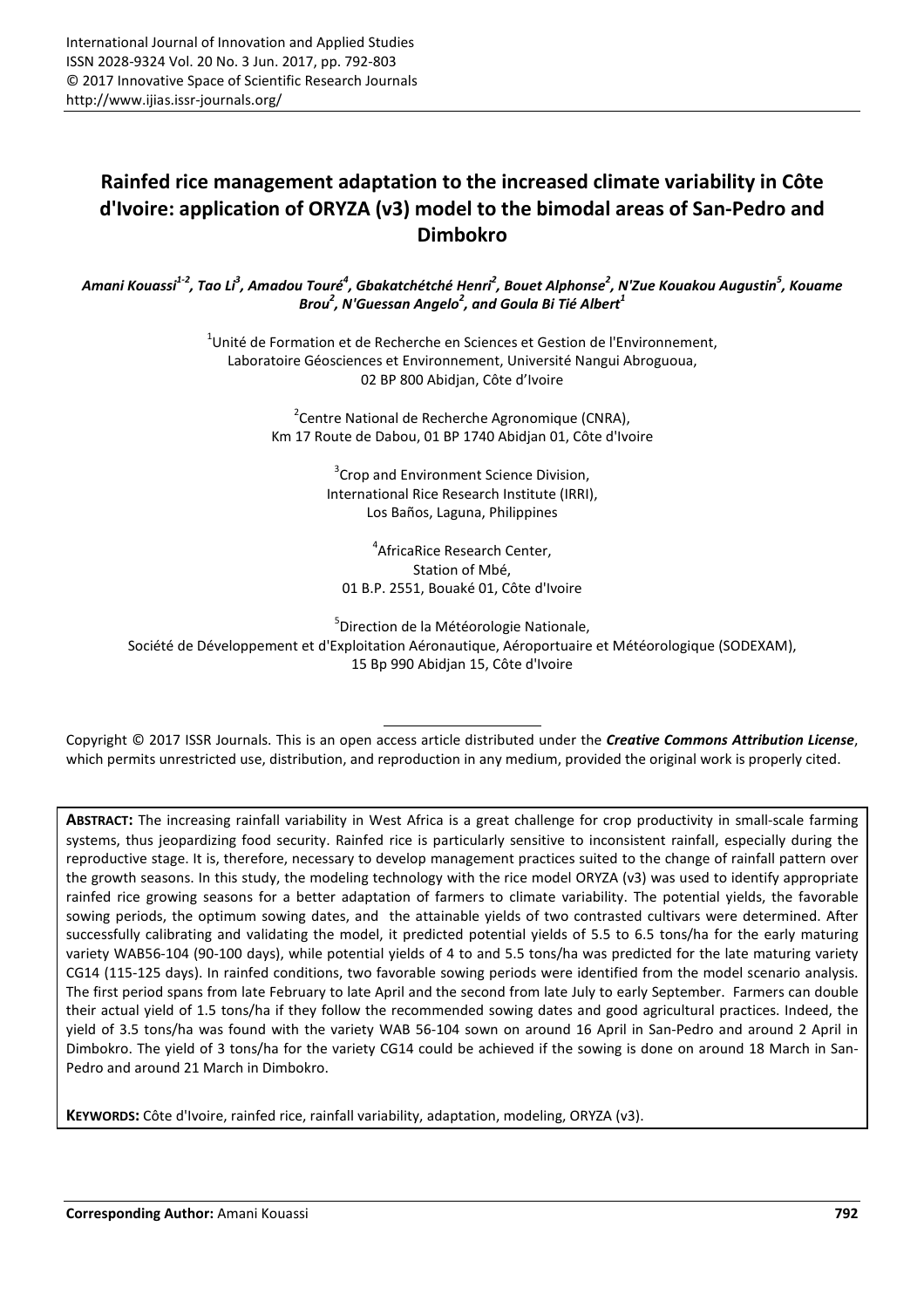# **1 INTRODUCTION**

Recent climate change has had widespread impacts on human and natural systems [1]. In West Africa and particularly in Côte d'Ivoire, where agriculture supports the livelihood of millions of small-scale farmers, climate change is experienced as rainfall amount decrease and as higher rainfall variability [2].

In that context, there are thousands of rural households whose life is tied to upland rice. As traditional farmers, they grow rice in rainfed conditions for consumption or/and for making cash. Without water control, their activity contributes to supply annually 480,000 tons of milled rice to the country [3]. Each year, they have only to take advantage of the rainy season in their rice growing. The recent increase of rainfall variability is a synonym of serious difficulties to cope. They have a problem to identify the onset and the end of the growing seasons [4]. Moreover, the risk of intra seasonal drought has become important [5]. That situation is acute in the bi-model localities of San-Pedro and Dimbokro where it is frequent for households to experience famine because of an unsuitable sowing dates in the preceding year.

That situation was studied by two research teams [6],[7] to help farmers in addressing it appropriately. The first group oriented his work on determining the beginning, the end and the variability extent of the rainy season in the entire country. Using the threshold method of Sivakumar [8], their results showed the extent of the rainy season variability in the entire country. The second team intending to help rice farmers in the middle-west localities of the country, they did climate data analysis to determine the probable sowing dates for the named specific area. The use of both outputs for rational rainfed rice management in the bimodal environment of San-Pedro and Dimbokro remains limited or unsuitable.

It could be best for farmers to be given a glimpse of the yield to which any sowing date of the year could lead to, raising the need for long-term experiments to be carried out in each locality. But these kinds of experiments are still expensive in terms of resources and time. Worldwide, crop models are tools implemented and used by the scientist community to reduce the expensiveness of such experiments [9]. Designed to mimic the soil-plant-atmosphere systems in a virtual world, they are widely used in many research fields, namely bioclimatology, soil sciences, breeding, etc [10]. The present work uses crop modeling technology to provide tailored information for taking rationally climate variability into account in rainfed rice management. It is specifically focused on determining, for rainfed rice, the potential yields, the favorable sowing periods, the optimum sowing dates, the most attainable yields, and the climate yield ceiling in the bi-modal areas of San-pedro and Dimbokro. For this purpose, the rice model ORYZA (v3) is applied to two genetically contrasted cultivars, WAB56-104 (*Oryza sativa*) and CG14 (*Oryza glaberima*).

# **2 METHODOLOGY**

#### **2.1 ORYZA MODEL VERSION 3**

ORYZA (v3) is an explanatory, dynamic eco-physiological model that simulates growth and development of rice in potential production, water limitations, and nitrogen limitations. It is assumed that, in all these production situations, the crop is well protected against diseases, pests, and weeds and that no reductions in yield take place [11]. The model simulates rice plant phenology, leaf area development, biomass production, yield and nitrogen accumulation in response to some key environmental variables, namely temperature, solar radiation, soil water content and nitrogen fertilizer management. The required data of ORYZA are four categories described in files named accordingly: weather file, soil file, crop file, and experiment file. The weather data are daily step and encompass rainfall (mm), minimum and maximum temperature (°C), solar radiation (kJ.m-2), vapor pressure (kPa), and wind speed (m.s-1). The soil data deal with both physical and chemical properties of the soil layers explored by plant roots. Crop data are the parameters describing the cultivars response to the farming environment. And the experiment data are those describing the farmer choices in the field management.

As described by [12], ORYZA follows a daily calculation scheme for the rate of biomass production and the rate of phenological development. Phenological development rate is tracked in both models as a function of daily average ambient temperature and/or photoperiod. By integrating these rates over time, dry matter production and development stage are simulated throughout the growing season. The total daily rate of canopy CO2 assimilation is calculated from daily incoming radiation, prevailing temperature, and leaf area index (LAI). Daily assimilation rate is obtained by integrating instantaneous rates of leaf CO2 assimilation over the day and over all leaf layers in the canopy using Gaussian integration.

Being a Rice farming decision tool, ORYZA is used into two worldwide agricultural technology transfer frameworks, namely the Decision Support System for Agrotechnology Transfer (DSSAT) [13] [14] and the Agricultural Production Systems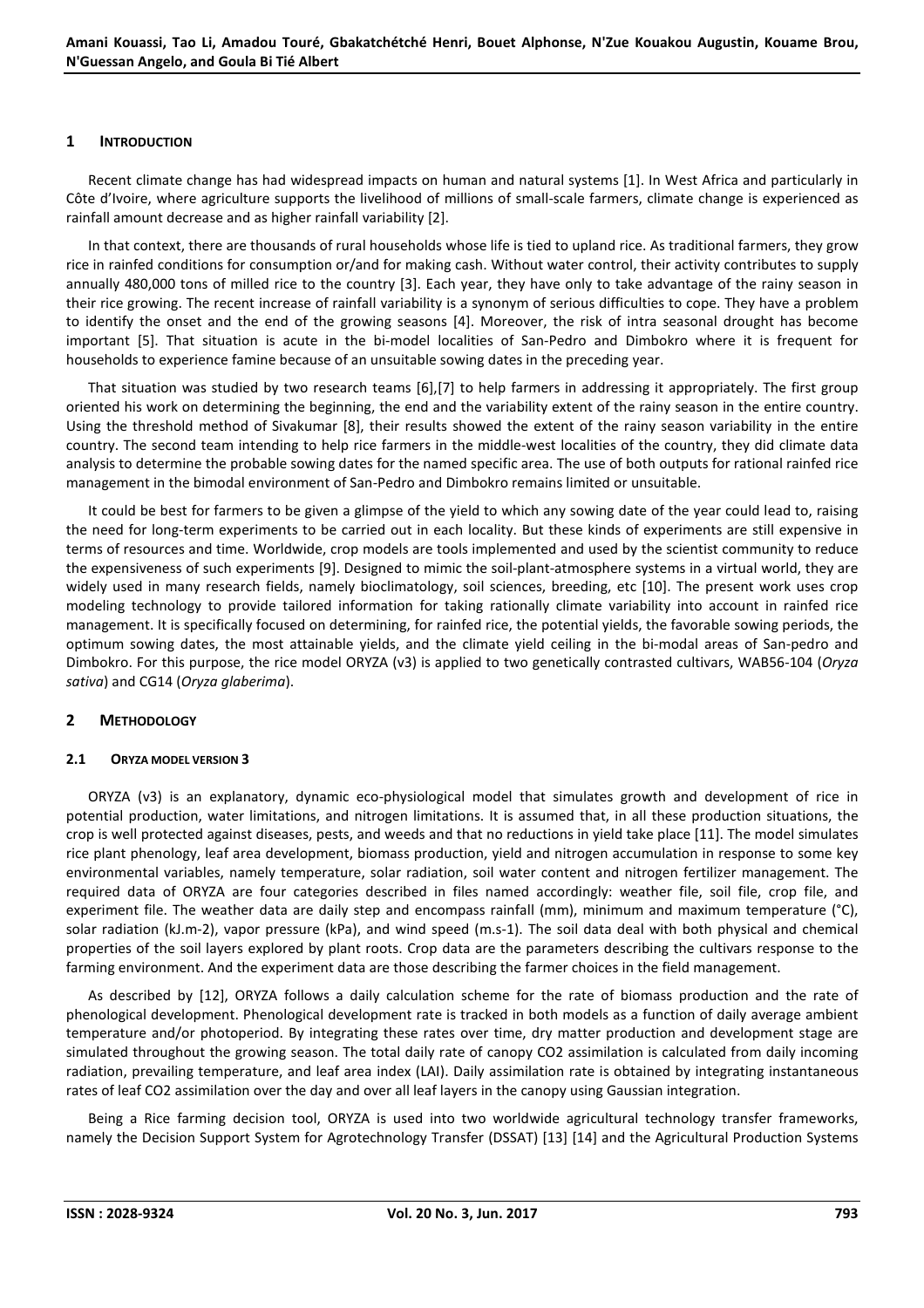sIMulator (APSIM) [15]. ORYZA is quite fitted in rice management optimization studies for both lowland and upland environments.

# **2.2 FIELD DATA**

Rice varieties were selected on the basis of growth duration and detailed field data availability. Because of the shortening trend of the rainy season observed over the last decades [6], long duration varieties are no more recommended. So this work was focused on growth duration less than 125 days. Moreover, since crop models were not being used in local scientist activities, finding available secondary field data for crop model calibration is so far an impediment. But some secondary data on the varieties WAB56-104 and CG14, belonging respectively to the contrasted rice species *Oryza sativa* and *Oryza glaberima* were obtained. It is known that *Oryza sativa* varieties are relatively high yielding and responsive to nitrogen inputs but not adapted to the weeds and diseases prone environments of Africa. *Oryza glaberima* varieties are more adapted to African conditions but their potential yields are lower [16].WAB56-104 has a short growth duration (around 90-105 days) and CG14 has a medium duration (around 110-120 days).

The obtained field data (Table 1) are mainly from experiments carried out on an upland environment in 1995 and, 1997 at the AfricaRice research station of Mbé (7°52', 5°6', 300 m asl) in Côte d'Ivoire [17] [18]. Another field data set is from experiments carried out on the same site in 2014, and 2015. The soil was approximately the same for all experiments. The soil characteristics (Table 2) were read on the detailed soil survey of the AfricaRice research site [19].

| <b>Experiments</b> | Sowing<br>dates | <b>Treatments</b>                        | <b>Density</b><br>(cm) | <b>Varieties</b> | <b>Designations</b>             | Available data      |  |
|--------------------|-----------------|------------------------------------------|------------------------|------------------|---------------------------------|---------------------|--|
| 1                  | 25 June         | Full irrigation + 80 kg                  | 25 X 25                | WAB56-104        | Varietal characterization       | Phenology + AGB +   |  |
|                    | 1995            | N/ha                                     |                        | CG14             | (Charact80)                     | LAI + Yield         |  |
| 1                  | 25 June         | Full irrigation $+0$ kg                  | 25 X 25                | WAB56-104        | Varietal characterization       | Phenology + $AGB +$ |  |
|                    | 1995            | N/ha                                     |                        | CG14             | (Charact0)                      | LAI + Yield         |  |
| 2                  | 5 July          | Rainfed + $80$ kg N/ha                   | 25 X 25                | WAB56-104        |                                 | Phenology + Yield   |  |
|                    | 1997            |                                          |                        | CG14             | Water Limited (WL)              |                     |  |
| 2                  | 5 July          | Rainfed + $0$ kg N/ha                    | 25 X 25                | WAB56-104        | Water & Nitrogen Limited        | Phenology + Yield   |  |
|                    | 1997            |                                          |                        | CG14             | (WNL)                           |                     |  |
| 3                  | 30 June         | Full irrigation + 186 kg                 | 20 X 20                | WAB56-104        | Yield Gain Trial Irrigated      |                     |  |
|                    | 2014            | N/ha                                     |                        |                  | 2014 (YGTIR14)                  | Phenology + Yield   |  |
| 3                  | 30 June         | Rainfed + 186 kg N/ha                    | 20 X 20                | WAB56-104        | <b>Yield Gain Trial Rainfed</b> | Phenology + Yield   |  |
|                    | 2014            |                                          |                        |                  | 2014 (YGTR14)                   |                     |  |
| 4                  | 30 June         | Full irrigation + 186 kg<br>N/ha<br>2015 | 20 X 20                | WAB56-104        | Yield Gain Trial Irrigated      | Phenology + Yield   |  |
|                    |                 |                                          |                        |                  | 2015 (YGTIR15)                  |                     |  |
| 4                  | 30 June<br>2015 |                                          |                        | WAB56-104        | Yield Gain Trial Rainfed        |                     |  |
|                    |                 | Rainfed + 186 kg N/ha                    | 20 X 20                |                  | 2015 (YGTR15)                   | Phenology + Yield   |  |

#### *Table 1. Field experiments and data*

#### *Table 2. Field experiment soil of Mbé, Côte d'Ivoire*

| Depth (cm)  | Clay $(\%)$ | Silt (%) | Sand (%) |
|-------------|-------------|----------|----------|
| $0 - 20$    | 25          | 13       | 62       |
| $20 - 40$   | 33          | 14       | 53       |
| $40 - 70$   | 43          | 13       | 44       |
| $70 - 100$  | 53          | 12       | 35       |
| $100 - 125$ | 38          | 18       | 44       |

# **2.3 WHEATHER DATA**

Weather data encompass daily readings of maximum and minimum air temperature, rainfall, relative humidity, solar radiation, and wind speed. Data collected with a nearby automatic weather station during the field experiments (calendar years 1995, 1997, 2014 and 2015) were used for calibrating and validating the model. Historical data series were used to do the simulations. These historical data were provided by the Société de Développement et d'Exploitation Aéronautique, Aéroportuaire et Météorologique (SODEXAM). The stations' coordinates are (6W39', 4N45', 8 m asl) for San-Pedro and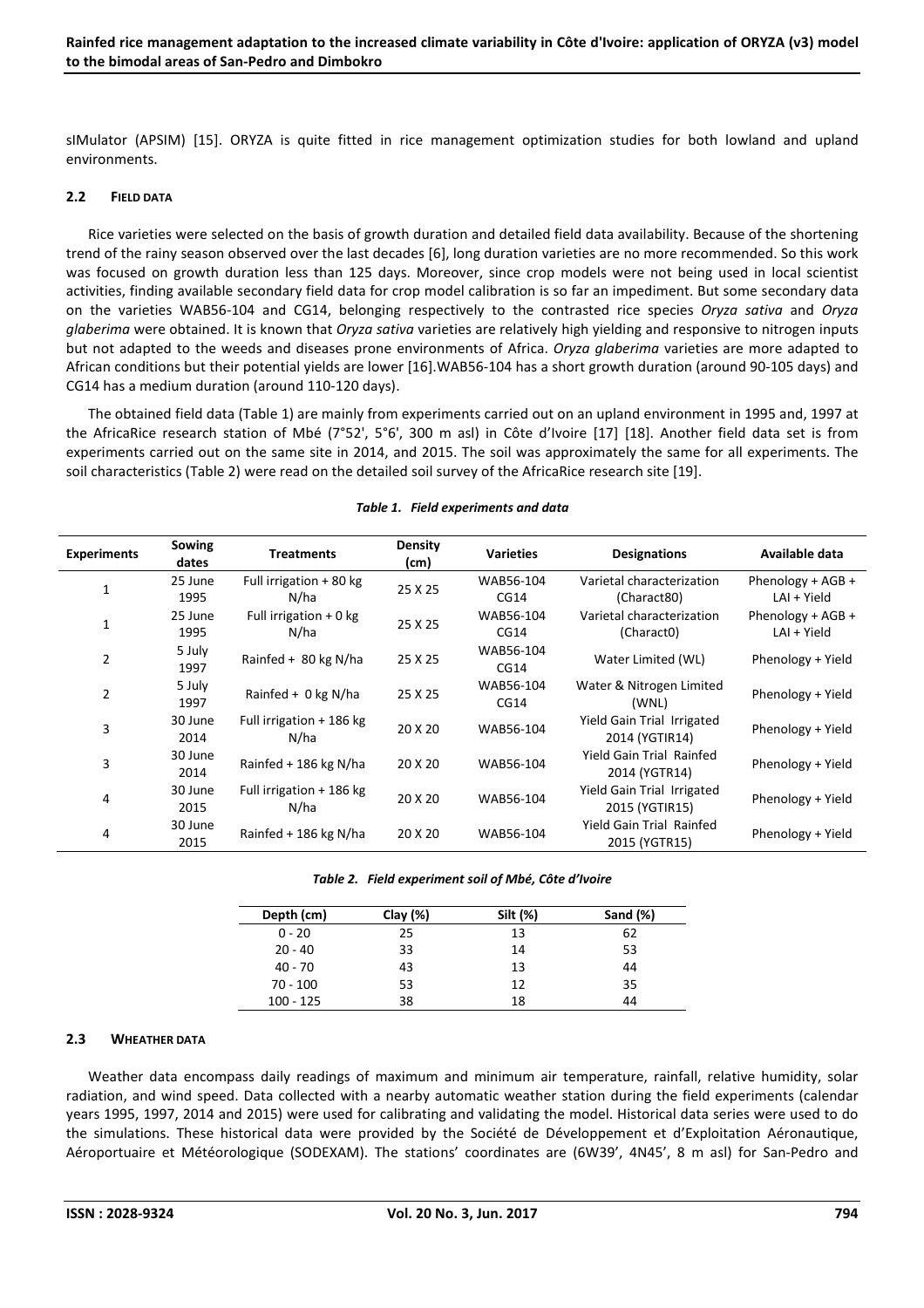(4W42', 6N39', 113m asl) for Dimbokro. The series spans from 1981 to 2015. Data quality was preliminarily screened. Years having missing rainfall values were eliminated. But years with missing values for variable other than rainfall were corrected by filling the gap with the moving average.

# **2.4 CALIBRATION AND VALIDATION OF ORYZA (V3)**

# **Calibration**

Calibrations were done with the 1995 experiments field data. For each variety, it firstly consisted in determining the phenological development rates and calculating the above ground biomass partitioning fractions. The ORYZA annex tools DRATE (v2) and PARAM (v2) were used for those operations. Then, AutoCalibration (v2), another ORYZA (v3) annex tool, was used to compute the crop parameter set that gives the best agreement between observed and simulated values. Normalized Root Mean Square Error (NRMSE) of time course above ground biomass (AGB) and leaf area index (LAI) were used to judge the calibration. NRMSE close to zero is a synonym of good fitness between observations and simulations.

$$
NRMSE = \sqrt{\frac{\sum_{i=1}^{n} (O_i - S_i)^2}{n}} / \bar{O} \times 100\%
$$

For a given experiment variable: *Oi* is an observation, *Si* the simulated value at the observation event, n the total of observations, and *Ō* the mean of observations.

- Validation

Before any simulation for the considered intermittent-drought prone areas, a validation of the calibrated crop file in such environment was required. Even the remaining experiments (1997, 2014 and 2015) had no time course measurement, they were used in validation by comparing simulated and observed yields. The focus was firstly put on the experiment carried out in the drought condition of 1997. In that experiment, the cultivars underwent an important early drought stress during 28 days before irrigation. So we firstly tested the model accuracy in simulating the obtained yields of the varieties. Moreover the 2014 and 2015 field data were used to test the model accuracy in other rainfed and irrigated conditions for WAB56-104.

# **2.5 SIMULATIONS AND STATISTICS**

Potential yields (without biotic and abiotic constraints) and nitrogen potential yields (in water limited conditions) were simulated on the basis of ''blind'' sowing on each day of the year, giving 365 or 366 simulations per year. The nitrogen potential simulations were conducted under full nitrogen supply in rainfed condition. The sowing density was set to  $20 \times 20$ cm2. The simulations were completed for all available weather data series, 29 years for Dimbokro and 25 years for San-Pedro. Simulated yields, the grain biomass plus 14% moisture, for each sowing day were used in statistical analysis to identify the best sowing dates. For each sowing date, the simulated yields were analyzed statistically for highlighting the yields at 75% occurring probability. Those probably yields are the attainable yields in rainfed condition. The obtained chart is used to characterize the favorable sowing period and the optimum sowing date. The highest attainable yields in 3 years out 4 were also sought for assessing the yield ceiling in rainfed condition. That yield ceiling allows farmers to get some understanding of the permanent climatic yield gap.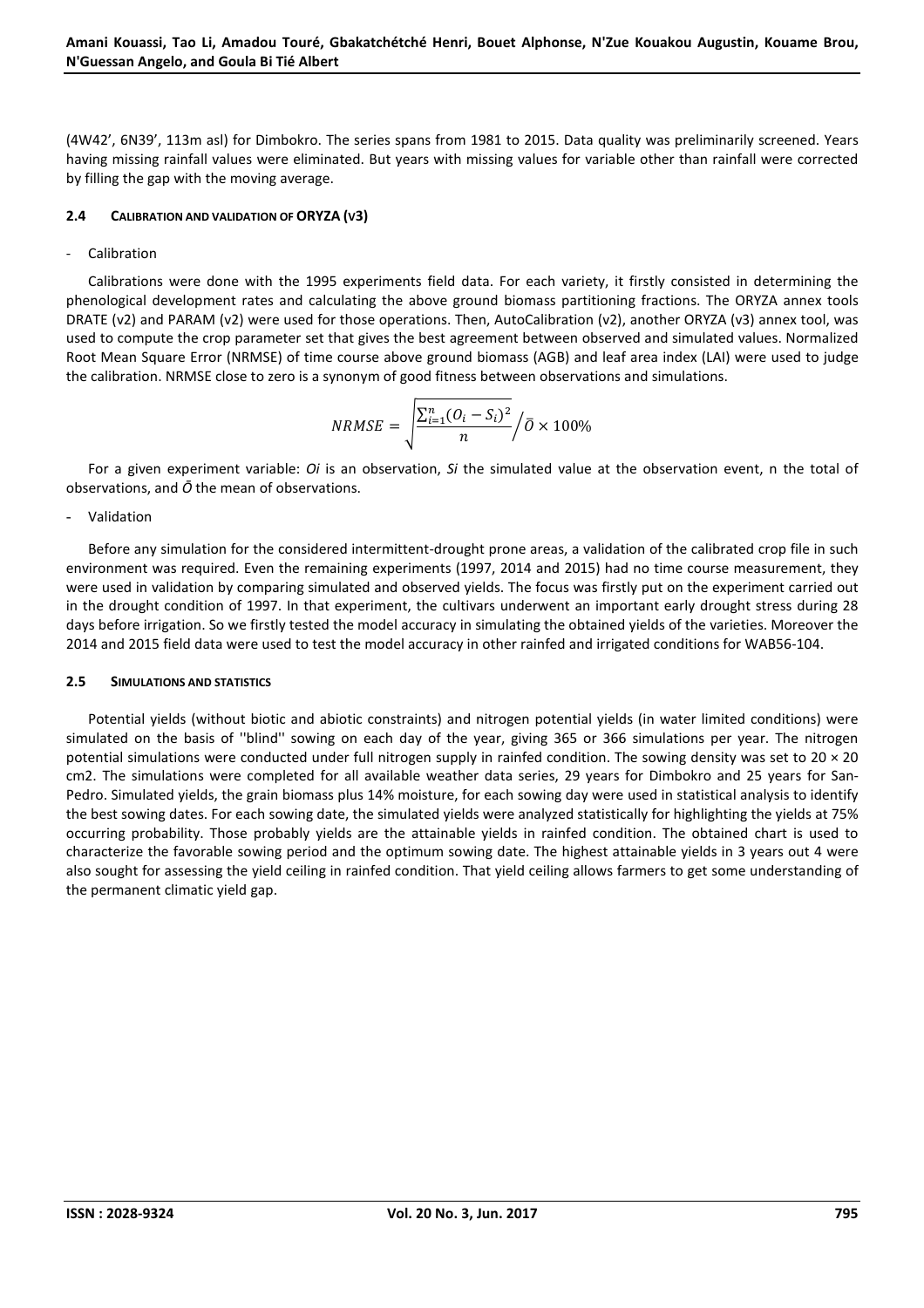

*Fig. 1: Attainable and highest attainable yields for a probability level of 3 years out 4* 

In addition, the yield coefficients of variation (CV) were calculated for highlighting the yield variability over years on each sowing date. CV close to zero is a synonym of yield stability for the given sowing date. In the contrary, a higher CV highlights important yield variability putting doubts on the reliability of the sowing date.

# **3 RESULTS AND DISCUSSION**

# **3.1 CALIBRATION OUTPUT**

- WAB56-104 calibration

WAB56-104 calibration NRMSEs were16.4 % and 11.8 % respectively for the AGB and the LAI. A good agreement between observed and simulated values is obtained over the enter season (Fig. 1).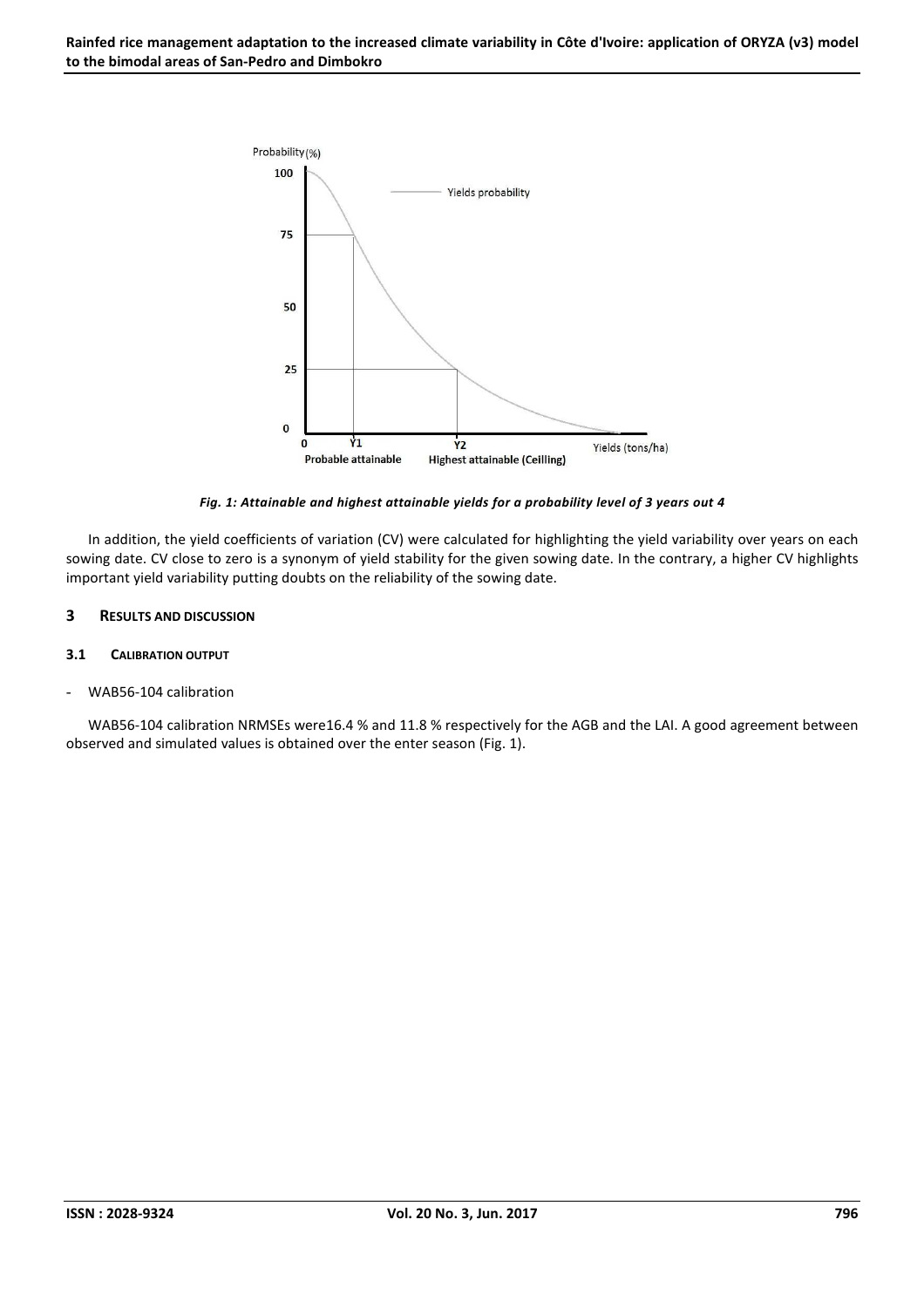

*Fig. 2 : Observed and simulated values (biomass and LAI)after calibration of WAB56-104* 

- CG14 calibration

After calibration, CG14 NRMSEs were 18.4 % and 31.8 % for AGB and LAI, respectively. The elevated NRMSE of LAI is driven by the maximum canopy estimation (LAImax), since LAImax is overestimated in a low nitrogen condition and underestimated in high nitrogen condition. It quite appears that the LAI follows an exponential trend at the heading stage for CG14.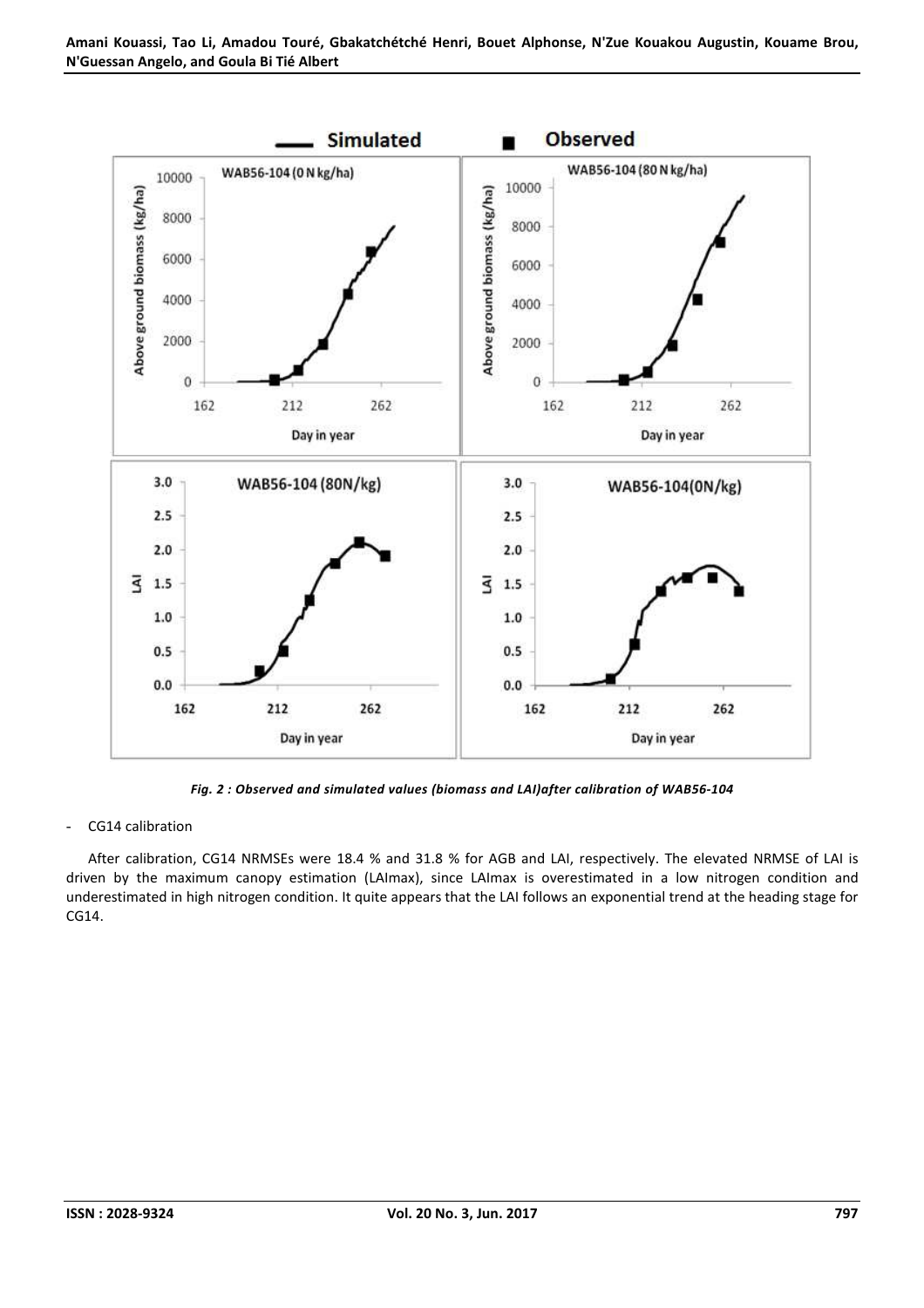

*Fig. 3 : Observed and simulated values (biomass and LAI)after calibration of CG14* 

# **3.2 VALIDATION OUTPUT**

In 1995 and 1997, WAB56-104 observed yields were between 2 ton/ha (Water limited) and 5 tons/ha (Full irrigated). Those obtained in 2014 and 2015 were between 3.5 and 6.5 tons/ha. This difference is basically due to the sowing densities. The sowing density of the first experiments was  $0.25 \times 0.25$  m2 and the seconds' was  $0.20 \times 0.20$  m2.

At validation, the simulations were in agreement with the observations. Particularly in drought experiments, simulated yields of WAB56-104 are in agreement with the observed yields. For CG14, experimental yields were under 3 tons/ha. At validation in a drought condition, a fair agreement between simulated and observed yields is also obtained, showing the fitness of the model to simulate CG14 in drought condition. At this point, ORYZA (v3) can be used to simulate the studied varieties in Côte d'Ivoire.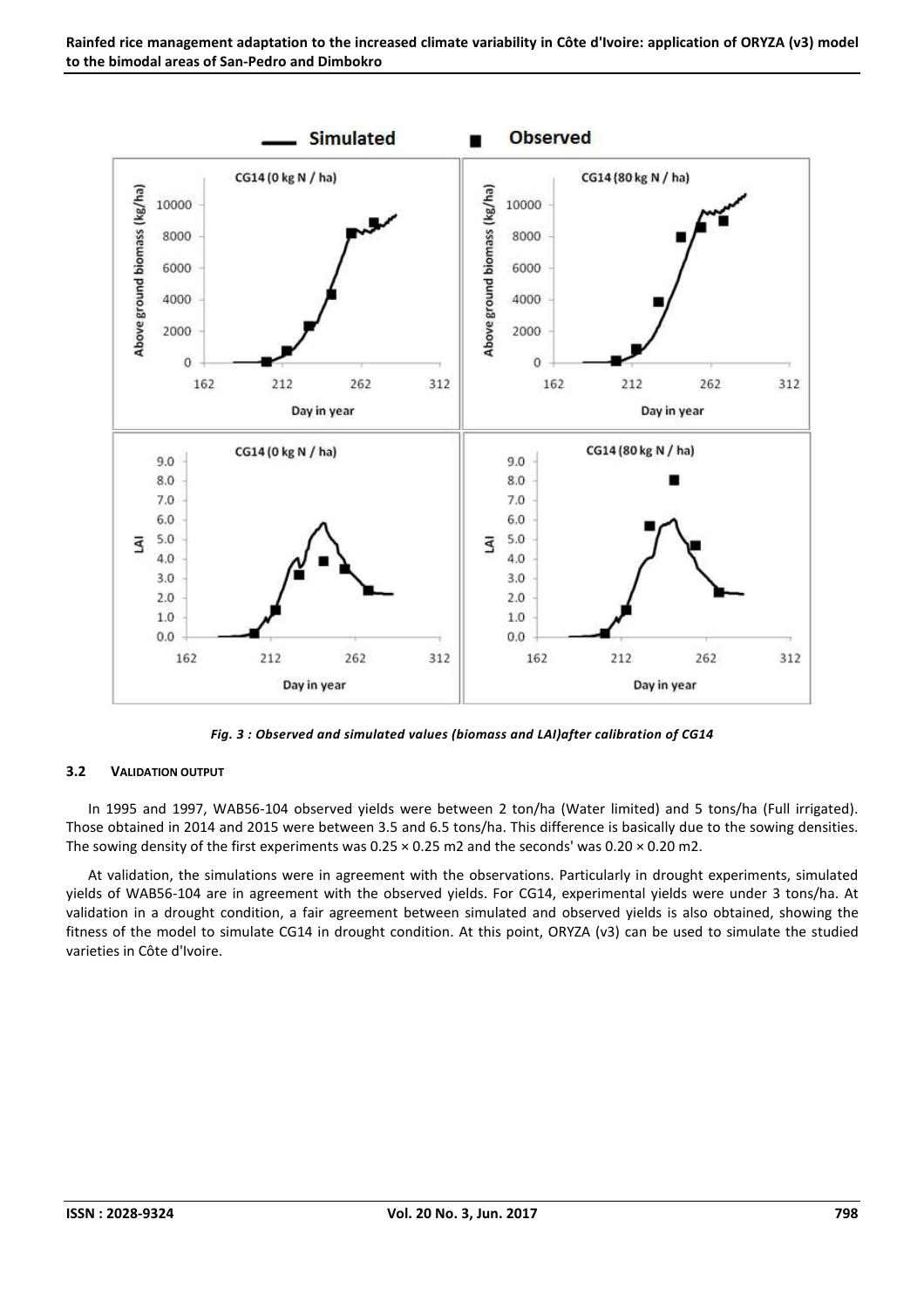

*Fig. 4 : Observed and simulated yields of rice cultivars at validation* 

# **3.3 SOWING PERIODS**

# - Sowing periods in San-Pedro

There are two (02) sowing periods for each variety in San-Pedro. For WAB56-104 (Figure 4), the first favorable time spans from 24 February to 5 May, and the second from 28 August to 25 September. The first sowing period has 75 days and the second 29 days.

With CG14, the early sowing dates are between 25 February and 11 April. The late sowing dates are between 12 August and 10 September. The first period lasts around 47 days and the second 30 days. For both rice varieties, the second sowing period is shorter and lower yield prone than the first.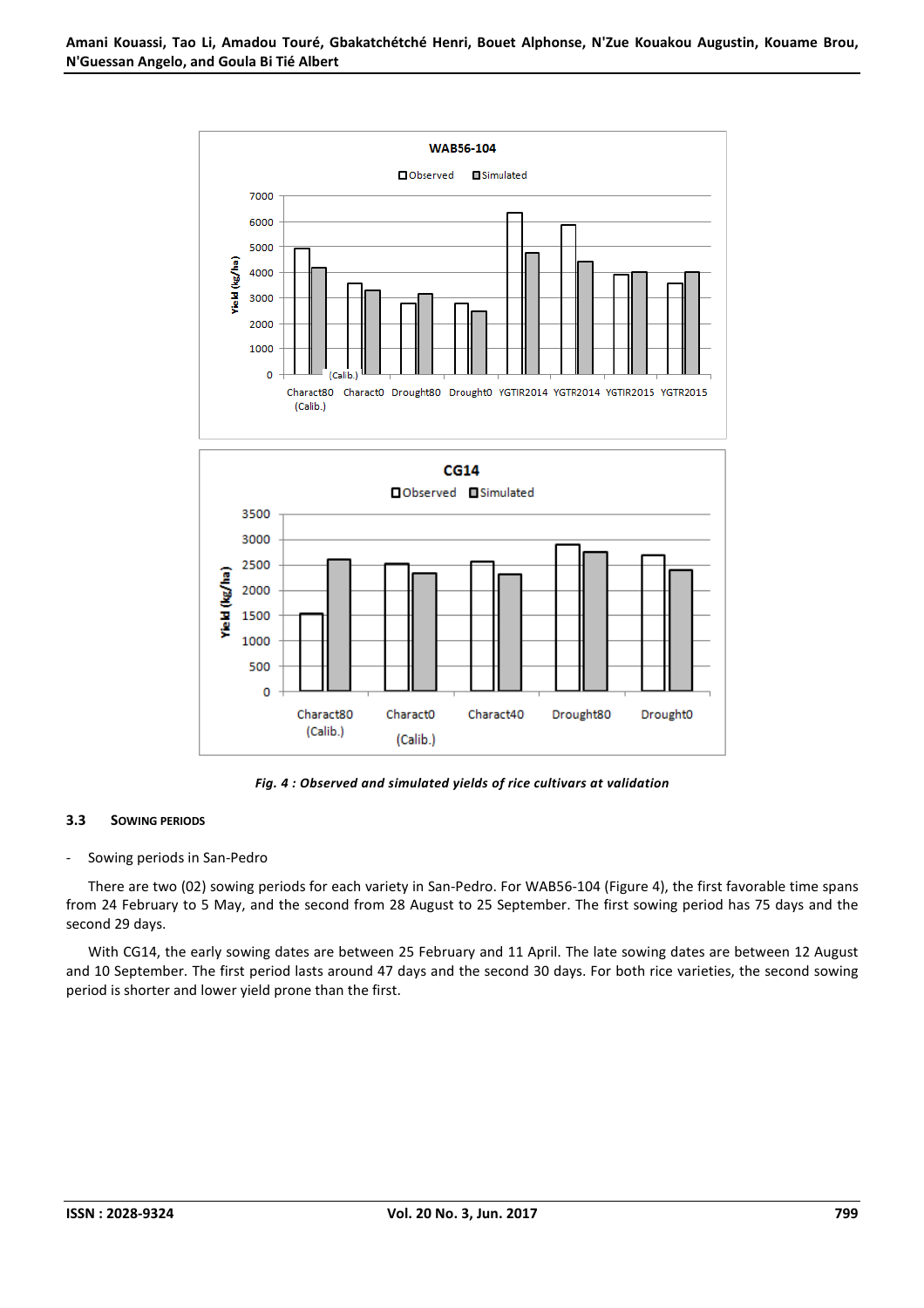

*Fig. 5 : Simulated yields for WAB56-104 in San-Pedro* 



*Fig. 6 : Simulated yields for CG14 in San-Pedro* 

Sowing periods in Dimbokro

Rainfed rice farmers in Dimbokro have also two favorable sowing periods. For WAB56-104, the first favorable sowing dates are between 17 March and 29 April, giving 46 sowing days. The second are between 29 July and 18 August. For CG14 the first sowing period spans from 15 March to 14 April, lasting around 30 days, and the second lasts only five (05) days, spanning from 24 to 28 July. The first sowing period in Dimbokro is also larger and gives more grain yields than the second.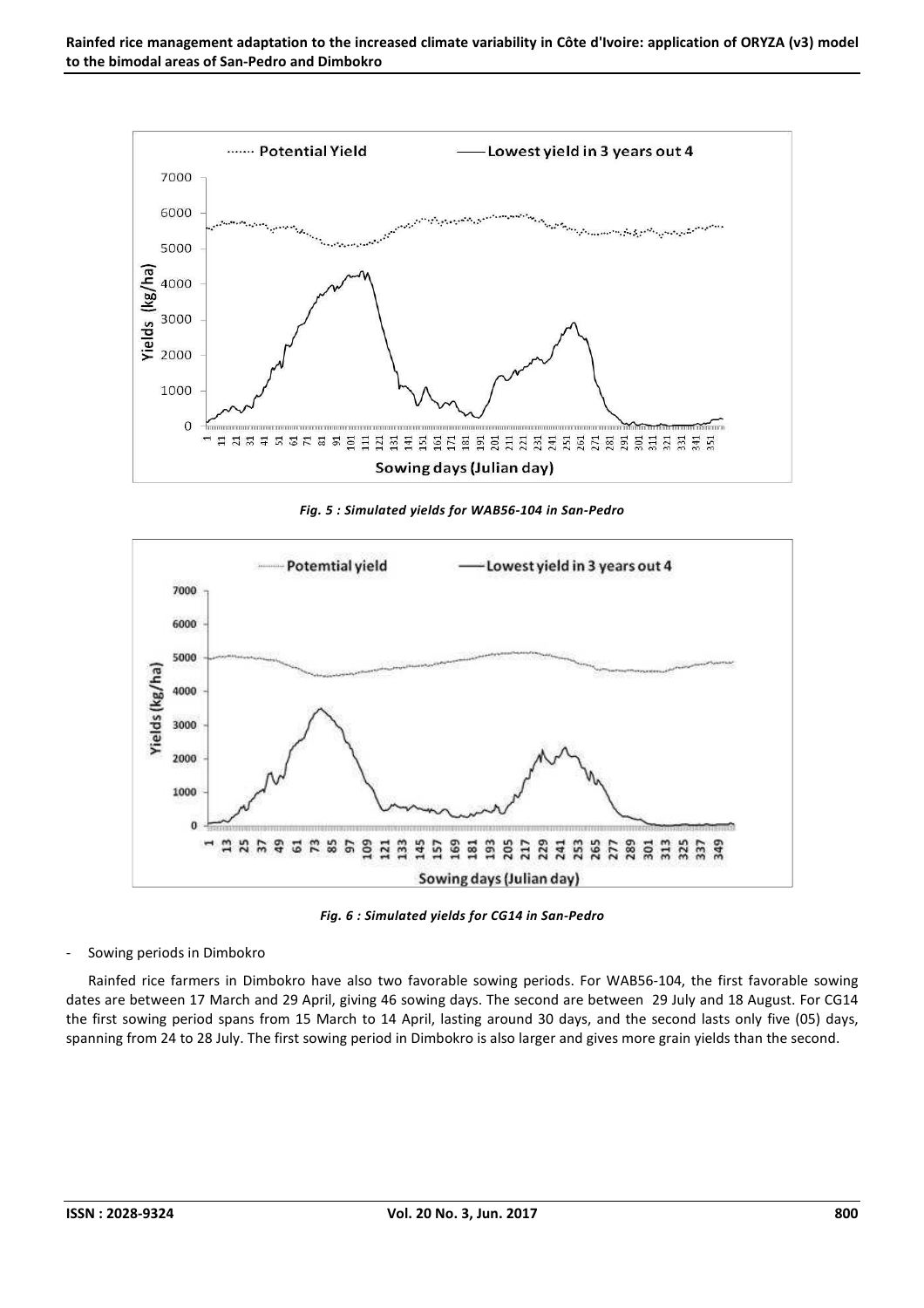

*Fig 7 : Simulated yields for WAB56-104 in Dimbokro* 



*Figure 8 : Simulated yields for CG14 in Dimbokro* 

#### **3.4 OPTIMUM SOWING DATES AND YIELDS**

For WAB56-104, optimum sowing dates in both localities are in the first fortnight of April. The potential yield are between 5 and 7 tons/ha. Even the potential yields are higher in Dimbokro than San-Pedro, yields in rainfed condition are higher and more regular for San-Pedro than Dimbokro. Climate limitation is acuter in Dimbokro (Table 4). The permanent climatic yield gap on optimum sowing date are not too much for both localities, 17% in Dimbokro and 5% in San-Pedro.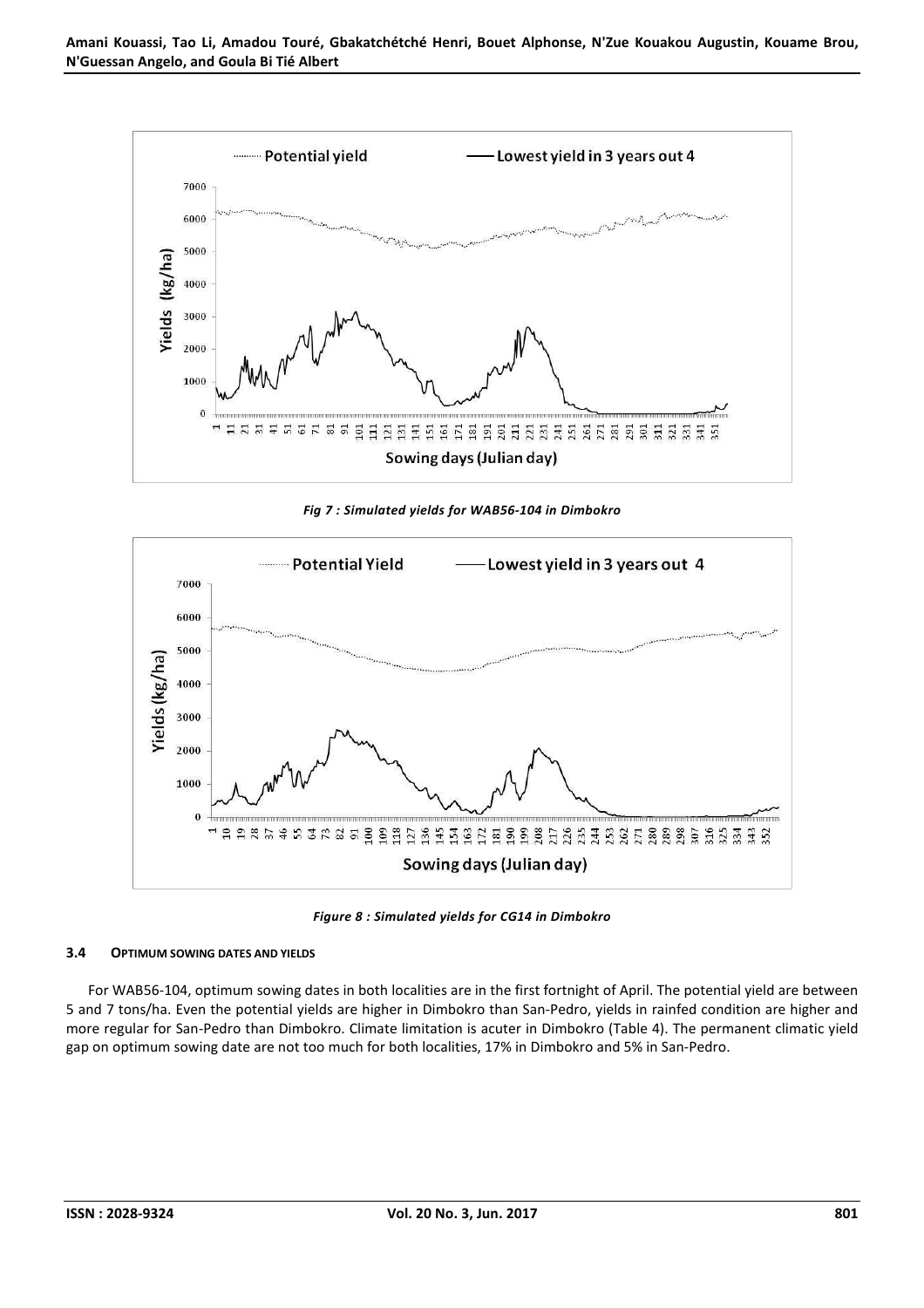|                                                        | First sowing periods |          | Second sowing periods |           |
|--------------------------------------------------------|----------------------|----------|-----------------------|-----------|
|                                                        | San-Pedro            | Dimbokro | San-Pedro             | Dimbokro  |
| Best sowing dates of the window                        | 15 April             | 5 April  | 13 September          | 05 August |
| Potential yields (kg/ha)                               | 5 1 4 0              | 5760     | 5 5 2 5               | 5820      |
| Climate ceiling yields (kg/ha)                         | 4894                 | 4768     | 3 9 4 2               | 3 9 4 0   |
| Most attainable yields(kg/ha)                          | 4 3 5 0              | 2 9 0 0  | 2915                  | 2 5 3 7   |
| Yield Coefficient of Variation (rainfed condition) (%) | 15                   | 33       | 32                    | 50        |
| Permanent climatic yield gap (% of the potential)      |                      | 17       | 29                    | 32        |
| Optimum sowing date of the year                        | 15 April             | 5 April  | ---                   | $---$     |

# *Table 3: Sowing dates of WAB56-104 (90-105 days variety)*

The optimum sowing dates of CG14 are in the second fortnight of March. The potential yields are also higher in Dimobro than in San-Pedro. They are more than 4 tons/ha and less than 5.8 tons/ha. Rainfall yield limitation for CG14 is more important in Dimbokro than in San-Pedro. Also because of the high climate variability, yields are very unstable. Even with the optimum sowing dates, yield variability is at least 41% and the permanent climatic yield gap is 20%.

|                                                        | First sowing period |          | Second sowing period |          |
|--------------------------------------------------------|---------------------|----------|----------------------|----------|
|                                                        | San-Pedro           | Dimbokro | San-Pedro            | Dimbokro |
| Best sowing dates of the window                        | 18 March            | 21 March | 1 September          | 26 July  |
| Potential yields (kg/ha)                               | 4 4 7 0             | 5029     | 4981                 | 5020     |
| Climate ceiling yields (kg/ha)                         | 4 0 6 1             | 4 0 4 5  | 3 802                | 3 3 3 5  |
| Most attainable yields (kg/ha)                         | 3494                | 2 604    | 2 3 4 4              | 2 0 9 1  |
| Yield Coefficient of Variation (rainfed condition) (%) | 13                  | 41       | 40                   | 46       |
| Permanent climatic yield gap (% of the potential)      | 9                   | 20       | 24                   | 34       |
| Optimum sowing date of the year                        | 18 March            | 21 March |                      |          |

# *Table 4 Sowing dates of CG14 (110-120 days variety)*

# **3.5 DISCUSSION**

Potential yields are higher in Dimbokro than San-Pedro. In the contrary, the expected yields are lower in Dimbokro than San-Pedro. This contradiction is explained by solar radiation and intra-seasonal dry spells. In fact, radiation is higher in Dimbokro, leading to a higher potential photosynthesis rate there. Dry spells being acuter and more frequent in Dimbokro, the permanent climatic yield gap is very marked in that locality leading to lower expected yields. Moreover, it appears that the average actual yields which are known to be less than 1.5 tons/ha [20] can be raised to 3 tons/ha in both sites if farmers get to sow on the optimum sowing dates and adopt good agricultural practices.

Aside from the yield aspects, the optimum sowing dates are remarkably in the first season regardless of the sites, precisely in April for the short duration variety and March for the medium duration variety. But farmers have to be careful when using these results. They cannot be extrapolated on other bimodal site systematically, because it appears that, not all the bimodal areas of the country have this characteristic, since [7] shown optimum sowing periods in the second season for some other areas. Even they used a different method than ours, it is certain that their results highlighted first season more drought-prone than the second for their studied areas.

# **4 CONCLUSION**

This study was undertaken to help small scale rice farmers of the bimodal areas of Dimbokro and San-Pedro in adapting their rainfed rice management to the increased rainfall variability. After calibrating and validating the rice model ORYZA (v3), simulations were performed to study the potential yields, the optimum sowing dates, and the expected yields of two contrasted upland rice varieties. The output indicated potential yields around 5.5 tons/ha for the short duration variety WAB56-104 and 4.5 tons/ha for the medium duration variety CG14. The optimum sowing dates of WAB56-104 are16 April in San-Pedro and 5 April in Dimbokro while CG14's are18 March in San-Pedro and 21 March in Dimbokro. In the rainfed conditions of both areas, it is possible for farmers to get tons/ha instead of 1.5 tons/ha in rainfed condition with recommended optimum sowing dates and good agricultural practices.